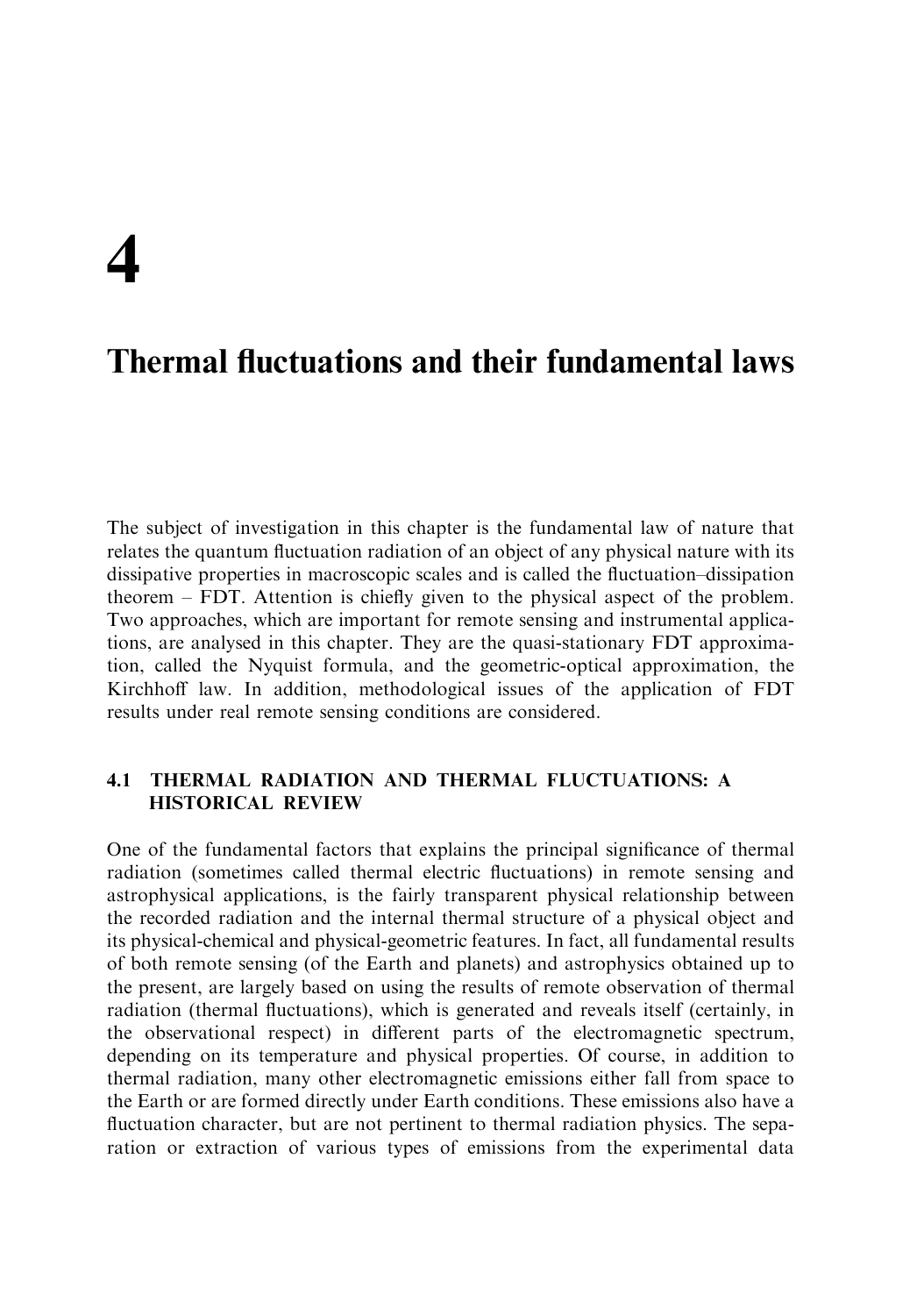All physical objects having physical temperatures other than absolute zero are continuously emitting a fluctuating electromagnetic field arising from internal energy, which stipulates the possibility of spontaneous transitions between vibration-rotation levels of molecules in gases, oscillations of molecules in liquid and solid bodies and oscillations of a lattice in solid bodies, with subsequent deexcitation of electromagnetic quanta. The radiation has a typically quantum character and cannot be described within the framework of the classical Maxwellian theory of electromagnetism. The radiation energy covers a very broad range of wavelengths and has (as is usually stated in radiophysics and optics) a continuous spectrum of rather complicated form, the position of maximum of which depends on the thermal temperature of matter. As to terminological approaches, the literature offers a spectrum of names for this radiation: emission, emitted radiation, Planck's emission, black-body radiation, thermal emission, radiothermal emission, radioemission, grey-body radiation, outgoing radiation.

The study of various parts of the electromagnetic spectrum of thermal radiation, and thermal fluctuations in general, has proceeded rather non-uniformly in the historical respect (Rytov, 1953, 1966; Levin and Rytov, 1967; Schopf, 1978). In studying thermal electrical fluctuations and thermal radiation there are two ranges of questions, the relation between which was elucidated long ago, but only in the early 1950s was it formulated mathematically as a unified theory called the fluctuation-dissipation theorem.

One of the areas we speak about arose considerably earlier in time; it concerns the issues of the thermal radiation of heated bodies considered in the optical wavelength band. Researchers have been interested in the relation between the emitting body and the environment from the beginning of the nineteenth century (P. Prevost, B. Stewart, A. J. Angstrom). But only G. R. Kirchhoff had sufficient insight into the subject to elucidate the primary ideas concerning 'ray-radiation' (emission) and absorption. Kirchhoff's work has rested upon a discovery made some months before that event by Kirchhoff and Bunsen: they found that Fraunhofer's absorption lines in the solar spectrum coincided with the lines of emission of known vapours and gases. Kirchhoff himself evaluated his discovery as the proof of the fact that matter outside the Earth consists of known chemical elements. Doubtless, this was one of the first outstanding discoveries in astrophysics (see Schopf (1978) for more details).

One of the fundamental results obtained by Kirchhoff, on the basis of application of thermodynamic laws to equilibrium thermal radiation, was the proof of the fact that the spectral density of this radiation is a universal function of frequency and temperature. The complete determination of the form of the universal function constituted the problem of the next stage of development in thermal radiation theory. The final solution of this problem, based on the quantum hypothesis and resulting in the expression for spectral density of the equilibrium (absolutely blackbody) radiation, that is valid for any frequency, was given by M. Planck. The detailed and fascinating presentation of the (sometimes dramatic) history of this discovery was given in a book by H.-G. Schopf (1978).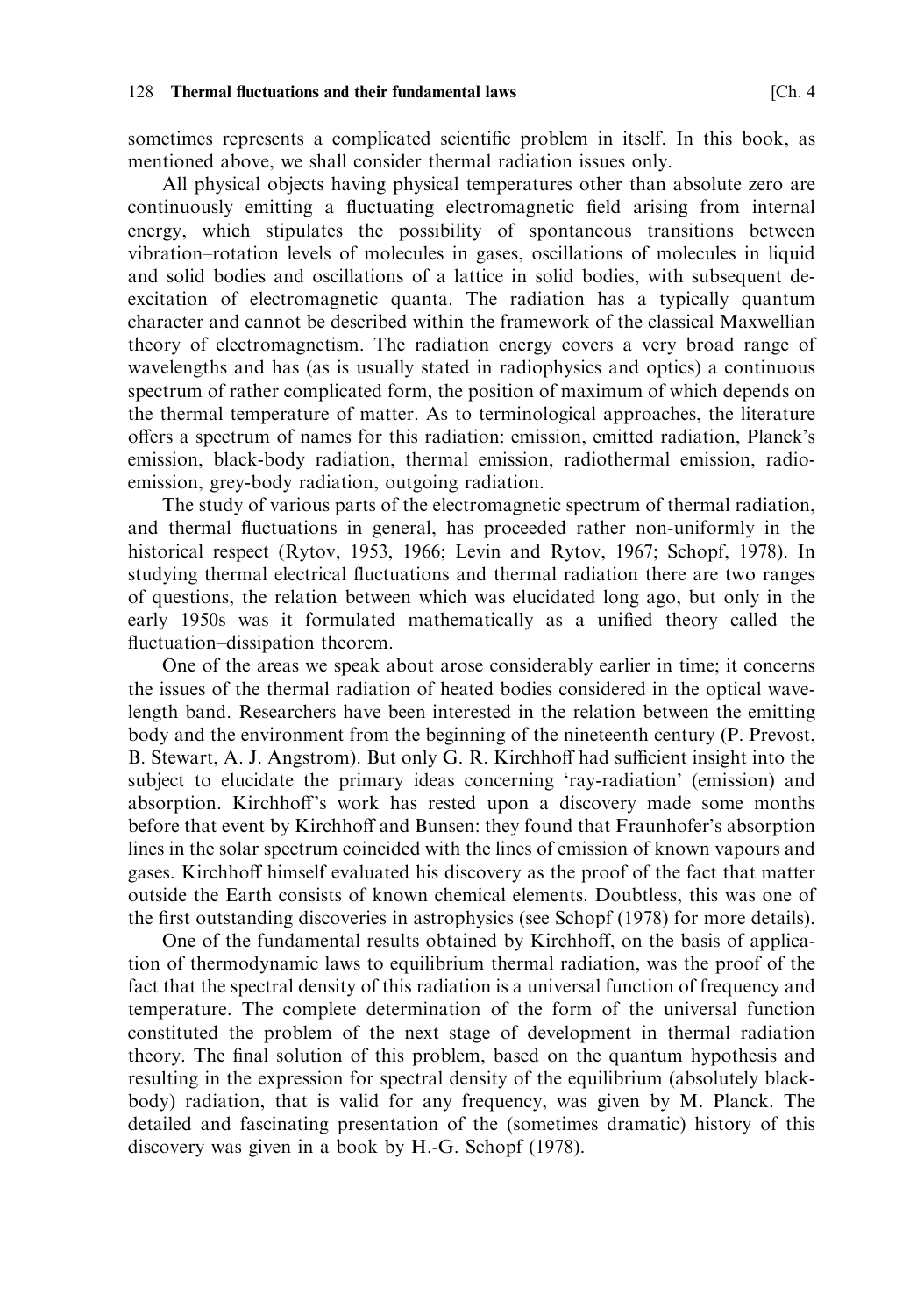Another, no less important, result which is very significant for the practice of remote sensing and astrophysical investigations was the theoretical proof, in the geometric-optical approximation, of the law called the Kirchhoff law. This law states that the ratio between 'emissive' ability (or radiation intensity) and absorbing ability is identical for all bodies (irrespective of their shape, chemical composition, aggregate state, surface properties, etc.) for a given temperature and for a given frequency. Subsequent investigations have shown that the universal constant in the Kirchhoff law is closely related to the spectral intensity of equilibrium radiation inside the enclosure of a thermostat. At present, several forms of the Kirchhoff law presentation are used in the theory and practice of remote sensing and astrophysical investigations, the physical sense of which is, certainly, identical. Some of these forms will be described in Chapter 6.

Another area where researchers have again (though much later) encountered thermal fluctuations is the so-called 'noise' in electrical circuits and, first of all, in amplifying devices, whose noise properties have already been mentioned many times in this book (see Chapter 3). The close relation between electrical noises and thermal radiation lies in the fact that this radiation represents a wave electromagnetic field generated by thermal electrical fluctuations in physical bodies of various natures. The physical explanation of the fact that a unified and rather general theoretical approach to such closely related physical phenomena has been absent for a long time lies in the great distinction between the frequencies of the electromagnetic oscillations of interest in each of the aforementioned areas. The questions related to thermal radiation arose and have been studied as optical problems using the methods of geometric optics (see section 1.6). On the other hand, electrical noise was found experimentally in the band of low radio frequencies, which made it possible to consider them within the framework of the theory of quasi-stationary currents only (see section 1.6).

However, in the 1940s the intensive development of radar engineering gave rise to considerable growth in the sensitivity of radio and radar receiving equipment (Skolnik, 1980; Brown, 1999). This made it possible to reliably record, in the decimetre and centimetre bands, thermal electromagnetic radiation coming from natural physical objects situated both on the Earth's surface, and in space. It was this technological basis on which the new science  $-$  radio-astronomy  $-$  arose and continues to progress actively now (Esepkina et al., 1973; Ruf, 1999; Barreiro, 2000; Kardashiov, 2000). A little later aerospace radio thermal location (microwave radiometry) and scatterometry of the Earth surface arrived and continue to be efficiently developed (Basharinov et al., 1974; Sharkov and Etkin, 1976; Bass et al., 1977; Raney, 1983; Kalmykov, 1996; Carver et al., 1985; Shutko, 1986; Massonnet, 1996). Thus, the areas of thermal radiation and electrical noise 'have touched each other' closely in the microwave band.

Though the existence of electrical fluctuations of thermal origin in radioengineering circuits and receivers has been obvious since the first steps in the development of Brownian motion theory in statistical physics at the beginning of the twentieth century, their experimental detection became possible as a result of the improvement of radio engineering devices and, first of all, amplifying systems at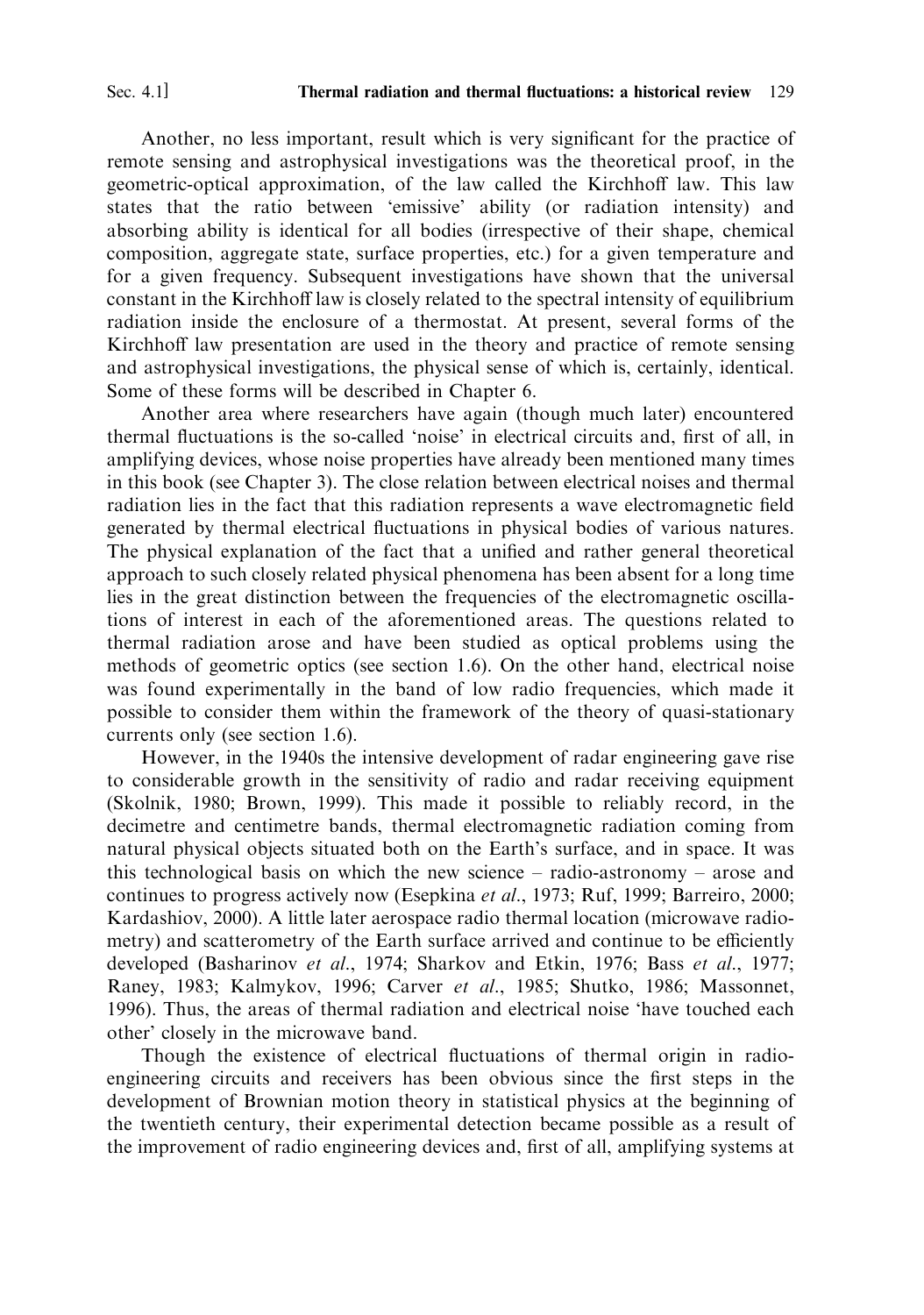the end of the 1920s. In 1927 J. B. Johnson found that at an output of the amplifier, to the input of which the active resistance is connected, additional noise – the chaotic voltage – was observed. As was found out later, this noise is of purely Gaussian type, and its intensity (the mean square – the variance) grows linearly with resistance  $R$  at an input and with increasing physical temperature. Almost simultaneously with these experiments H. Nyquist, using the existing physical concept of a random electromotive force (emf), localized in the active circuit, has showed that the spectral intensity (Wiener's spectrum),  $G^+(f)$ , of the fluctuation emf, localized in the arbitrary passive two-terminal circuit with impedance  $\dot{Z}(i2\pi f)$ , is

$$
G^+(f) = 4kT \operatorname{Re} Z(j2\pi f),\tag{4.1}
$$

where k is the Boltzmann constant (see Appendix A), and T is the absolute temperature. In such a form, this formula, called the Nyquist formula (or the Nyquist theorem), gives the spectral intensity in the unit interval of positive frequencies and is valid in the non-quantum region of frequencies and temperatures, i.e. for  $hf \ll kT$ (here  $h$  is Planck's constant, see Appendix A). The rigorous quantum-mechanical generalization of this formula, whose necessity was still pointed out by Nyquist himself, was performed much later, however, as a result of the quantum-mechanical derivation of the fluctuation-dissipation theorem (see, for instance, Levin and Rytov, 1967). The complete form of the spectral density, which is valid both for low temperatures, and for sufficiently high frequencies,  $hf > kT$ , is as follows:

$$
G^{+}(f) = 2hf \coth\left(\frac{hf}{2kT}\right) \operatorname{Re} \dot{Z}(j2\pi f) \tag{4.2}
$$

where  $\coth x = (\exp(2x) + 1)(\exp(2x) - 1)$  is the hyperbolic cotangent. From quantum mechanics we know the expression for the mean energy of the so-called quantum oscillator:

$$
\Theta(\omega, T) = \Theta(f, T) = \frac{hf}{2} + \frac{hf}{\exp\left(hf/kT\right) - 1} = \frac{hf}{2} \coth\left(\frac{hf}{2kT}\right),\tag{4.3}
$$

in this case

$$
hf=\hbar\omega=\frac{h}{2\pi}\omega.
$$

In such a case the Nyquist formula can have the more compact quantum form:

$$
G^{+}(f) = 4\Theta(f, T) \operatorname{Re} \dot{Z}(\mathrm{j}2\pi f). \tag{4.4}
$$

The further development of the theory of thermal fluctuations resulted in the appearance of a set of derivations of this formula and in far-reaching generalizations, from which it issues as a very simple special case. First of all, we should point out here the transition from concentrated fluctuation forces to detached random fields (both electrical and magnetic, in the general case) and the construction of spatial correlation functions for spectral amplitudes of detached fields in the frequency bands not limited by the quasi-static condition (see section 1.6) (Rytov, 1953). At that time, in the early fifties, H. B. Callen with co-workers proved the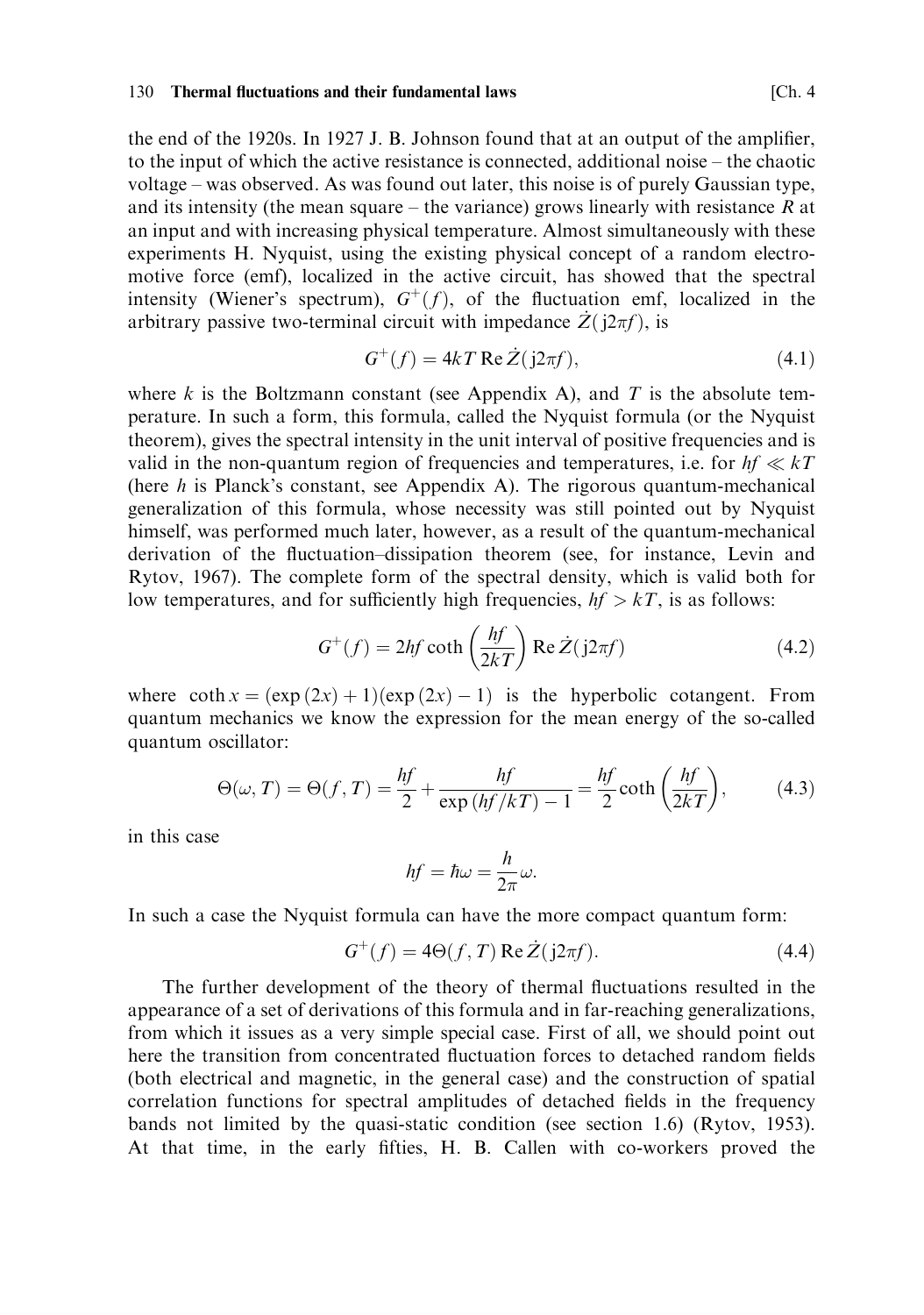fluctuation–dissipation theorem (FDT), which generalized Nyquist's result: first, to dissipative systems of an arbitrary physical nature; second, to the quantum region of frequencies and temperatures; and, third, to thermodynamic fluctuations described by any number of discrete functions of time. Thus, the possibility of regular application of FDT to distributed physical systems was opened up. This is just what was done a little later when it was applied to the Maxwell equations (Landau and Lifshitz, 1957), and the general FDT formulation was established for the case of distributed dissipative systems (Levin and Rytov, 1967).

Thus, as a result of the 'merging' of the two aforementioned directions, the theory of thermal fluctuations (thermal radiation) in electrodynamics represents one of the most important applications of the general theory of thermal fluctuations to arbitrary macroscopic systems. First of all, we shall indicate the principal importance of using this theory in the observational practice of microwave remote sensing, namely in those cases where the size of physical bodies is of the same order as the working wavelength (see section 1.6), and the diffraction phenomena in interaction problems make a noticeable and, sometimes (as in problems of emission and scattering from the wavy sea surface), overwhelming contribution.

Prior to considering the results of the application of the theory of thermal fluctuations to remote sensing, we shall discuss briefly, and mainly at the qualitative level, the physical essence of the fluctuation-dissipation theorem.

## **4.2 THE FLUCTUATION-DISSIPATION THEOREM:** A QUALITATIVE APPROACH

The fluctuation–dissipation theorem is one of the fundamental laws of statistical physics. It establishes for an arbitrary dissipative physical system the relationship between the spectral density of spontaneous equilibrium fluctuations and its nonequilibrium properties, the energy dissipation in a system in particular. The detailed quantum-mechanical derivation of this theorem can be found both in original works by H. B. Callen with co-authors (Callen and Welton, 1951; Callen and Green, 1952), and in a series of textbooks and monographs on statistical physics (Landau and Lifshitz, 1957; Rytov, 1953, 1966; Levin and Rytov, 1967).

To elucidate the qualitative physical issues, it is sufficient to consider the special case where the fluctuations in a system are determined by a single random quantity. We designate it by  $\xi$  and assume that at the equilibrium state its mean value is zero. Suppose also, that the system is situated in a thermostat and, accordingly, obeys the canonical Gibbs (J. W. Gibbs) distribution. Further, the interaction with a thermostat is supposed to be weak, so the system's energy can be introduced, which is uniquely determined by the state of the system itself. Using quantum-mechanical approaches, it can be shown that the spectral density of equilibrium fluctuations of the quantity  $\xi$  is expressed in terms of the levels of energy  $E_n$  of the considered system and magnitudes of matrix elements  $\xi_{n,m}$ . However, the actual calculation of  $E_n$  and  $\xi_{n,m}$  for a real macroscopic system requires consideration of the micromechanism of fluctuations, and, generally, for real physical bodies the problem seems to be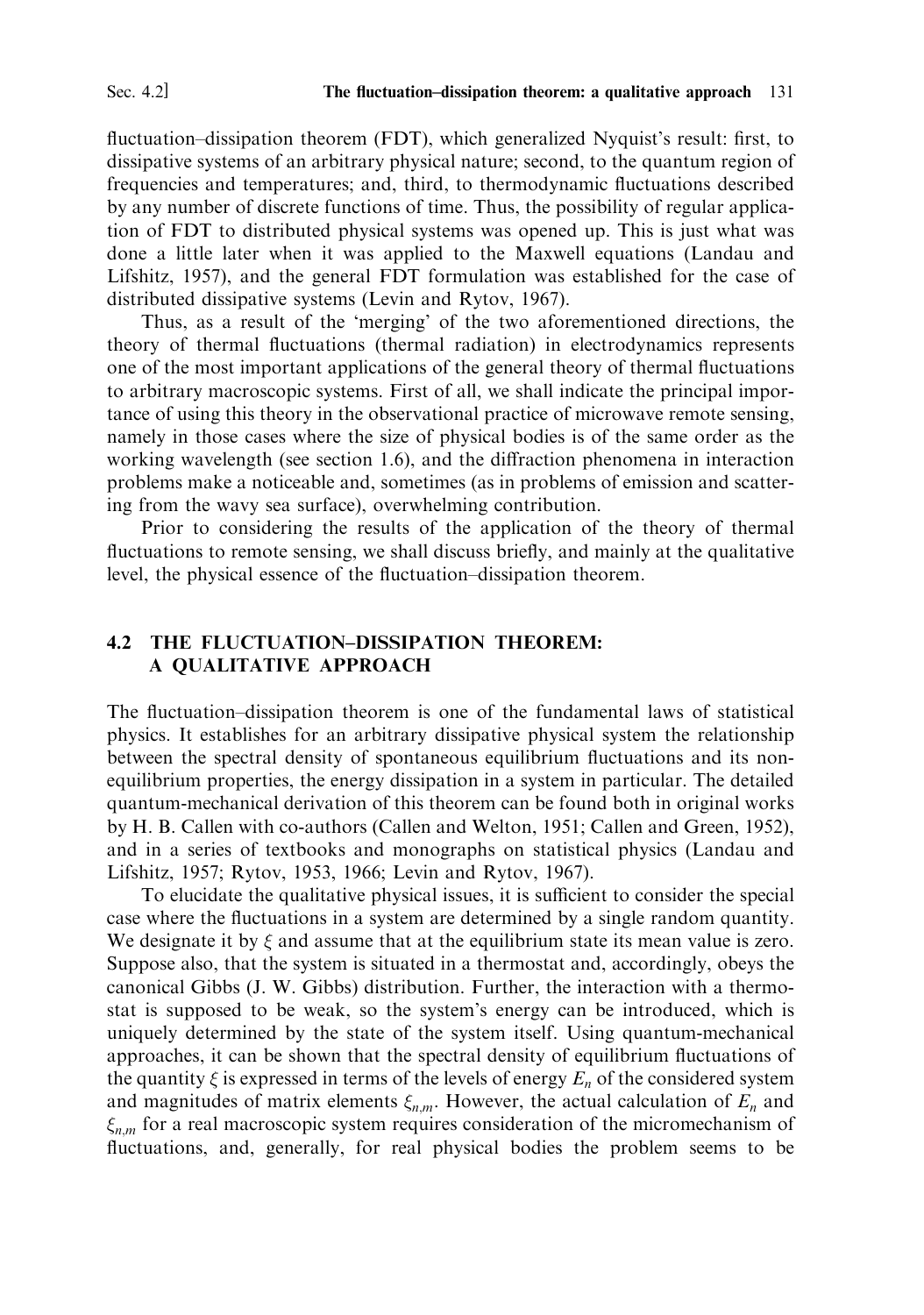#### Thermal fluctuations and their fundamental laws  $132<sup>°</sup>$

virtually hopeless. Note that the intensity of spontaneous internal thermal fluctuations is described by means of  $E_n$  and  $\xi_{n,m}$ . Certainly, the macroscopic dynamics of a system is not reflected at all in any way in the quantum-mechanical structure, since the macroscopic process in a system, by which we mean the average variation of system's parameters  $\xi$ , may be caused in a dissipative system by the external effect of macroscopic forces only.

The theoretical and practical value of FDT consists, in particular, in the fact that for thermodynamic equilibrium systems it gets rid of the necessity to find directly  $E_n$  and  $\xi_{nm}$  for a real physical body by expressing the spectral density of fluctuations in terms of a particular macroscopic characteristic of a system  $-$  its general susceptibility.

Suppose the system under consideration is disturbed by the effect of the external force  $f(t)$ . Now let this force be sufficiently small that the macroscopic response can be found from the linearized equation of motion and, accordingly, the spectral amplitude  $\bar{\xi}$  to be linearly related with the spectral amplitude of the disturbing force  $f(\omega)$ :

$$
\overline{\xi(\omega)} = \dot{\alpha}(j\omega)f(\omega). \tag{4.5}
$$

Quantity  $\dot{\alpha}(j\omega) = \alpha'(\omega) - j\alpha''(\omega)$ , determined by relation (4.5) and called the general susceptibility, is introduced for weak effects allowing for linearization of the macroscopic equations of motion for the physical system under consideration. Since for real  $f(t)$  quantity  $\xi(t)$  should also be real, we have  $\dot{\alpha}(-j\omega) = \dot{\alpha}(j\omega)$ , i.e.  $\alpha'(\omega)$  is an even function, and  $\alpha''(\omega)$  an odd one.

Often in physical practice the basic equation for a system is used in the form of macroscopic response for the rate of time variation of the basic parameter of a system, and then the relation for spectral amplitudes of velocity  $\xi(t)$  and external force  $f(t)$  is presented as:

$$
\overline{\xi(\omega)} = \dot{Y}(\mathbf{j}\omega) f(\omega),\tag{4.6}
$$

where coefficient  $Y(\omega)$  is called the admittance of a system. The general susceptibility  $\dot{\alpha}(\omega)$  is associated with the admittance of a system by relation  $\hat{Y}(\omega) = i\omega \dot{\alpha}(\omega)$  (see Appendix B, equation (B.7)). The reciprocal quantity to the admittance is called the impedance of the system,  $\dot{Z}(\dot{\omega}) = 1/\dot{Y}(\dot{\omega})$ . If we address the theory of electrical circuits (see sections 1.6 and 2.6), then we find that similar parameters are introduced for describing the processes in electrical circuits as well.

The quantum-mechanical consideration of energy dissipation in a system eventually results in the following important relation between the spectral density of fluctuations,  $G_{\xi}(\omega)$ , and the general susceptibility, which just expresses the physical essence of FDT:

$$
G_{\xi}(\omega) = \frac{\Theta(\omega, T)}{\pi \omega} \alpha''(\omega). \tag{4.7}
$$

Here  $\Theta(\omega, T)$  is the mean energy of a quantum oscillator (4.3); in this case the frequencies are considered in the whole frequency band (both positive and negative).

The fundamental relation  $(4.7)$  indicates that the spectral intensity of equilibrium fluctuations is determined by the imaginary part of a system's susceptibility,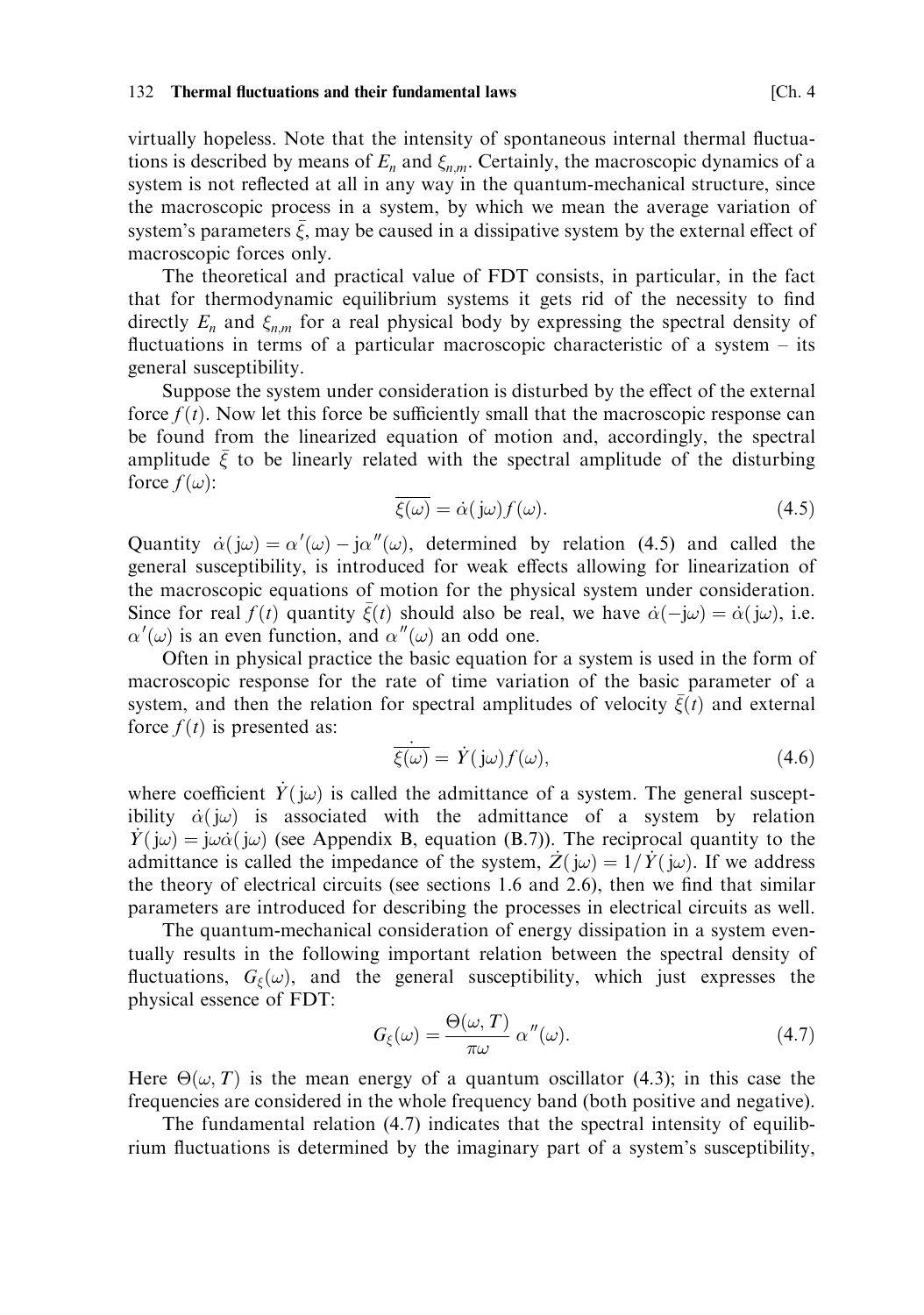Sec. 4.2]

### The fluctuation-dissipation theorem: a qualitative approach 133

that is the quantity describing the dynamic behaviour of a linearized macroscopic system beyond any relation with the fluctuations. Note here the following important point: the dynamics of a system under strong external effects, where the macroscopic equations of motion can also be nonlinear, has no relation to thermodynamic fluctuations. So, the macroscopic non-linearity (the deviation from Ohm's law in electrical circuits) can be revealed only for essentially non-equilibrium distribution of current carriers in conductors, or, in other words, beyond the FDT action framework (Levin and Rytov, 1967).

According to (4.7), the total intensity (the variance) of fluctuations in a system is:

$$
\overline{\xi^2} = \int_{-\infty}^{\infty} G_{\xi}(\omega) d\omega = \frac{1}{\pi} \int_{-\infty}^{\infty} \frac{\Theta(\omega, T)}{\omega} \alpha''(\omega) d\omega.
$$
 (4.8)

Let us consider now another form of FDT, which is fairly often utilized. It is based on the so-called Langevinian conception of fluctuation forces. (It was this conception that was utilized by Nyquist for deriving his formula (4.1).) These equivalent random forces are introduced into linearized macroscopic equations of motion of a system as a 'reason' for fluctuations, i.e. these forces are introduced along with true external forces. Thus, by quantity  $f(\omega)$  in equation (4.5) can be meant the spectral amplitude of a random equivalent force, and equation (4.5) can be understood as the equation relating spectral amplitudes of macroscopic random processes  $\xi(t)$  and  $f(t)$ . Recalling the relation between the spectra of linearly bound processes  $(2.65)$ , we obtain from relations  $(4.5)$  and  $(4.7)$  the formula for the spectral intensity  $G^f$  of the fluctuation force  $f(t)$ :

$$
G^{f}(\omega) = \frac{G_{\xi}(\omega)}{|\dot{\alpha}(j\omega)|^2} = \frac{\Theta(\omega, T \alpha''(\omega))}{\pi \omega |\dot{\alpha}(j\omega)|^2}.
$$
\n(4.9)

As an example, we shall use this formula for deriving the Nyquist relation. As we noted above (section 1.6), in the general case for linear concentrated circuits the generalized coordinates are the charges  $q_i$  and the generalized velocities are the currents  $\dot{q}_i = I_i$ . The spectral amplitudes of currents  $I_i$  and electromotive forces  $\mathscr{E}_i$ are specified by Kirchhoff's generalized equations (Krug, 1936; Rytov, 1966)

$$
T_j = \sum_k \dot{Y}_{jk} (j\omega) \mathcal{E}_k
$$
  

$$
\mathcal{E}_j = \sum_k \dot{Z}_{jk} (j\omega) I_k,
$$
 (4.10)

here  $\dot{Y}_{ik}(j\omega)$  and  $\dot{Z}_{ik}(j\omega)$  are mutually reciprocal matrices of the admittance and impedance  $k$  of electrical circuits. If we deal with a single active resistance  $R$ , then its admittance is  $1/R$  and, accordingly, the general susceptibility is  $\dot{\alpha}$   $(\dot{j}\omega) = 1/\dot{j}\omega R$ , and its imaginary part is  $\alpha''(\omega) = 1/\omega R$ . Thus, the intensity of fluctuations according to relation  $(4.9)$  will be equal to:

$$
\sigma^2 = \overline{\mathcal{E}^2} = \frac{2}{\pi} R \int_0^\infty \Theta(\omega, T) \, d\omega. \tag{4.11}
$$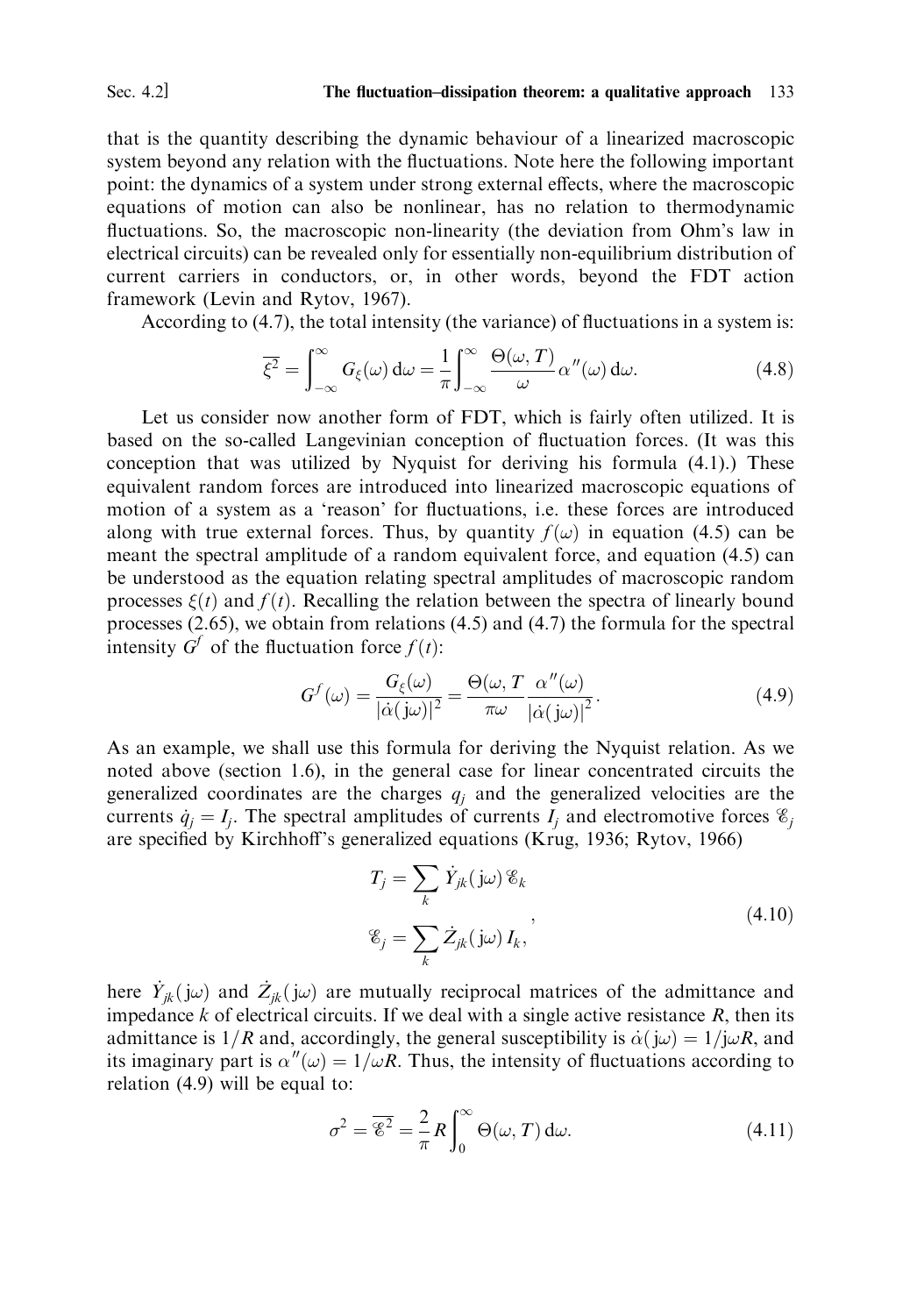In the classical approximation, i.e. when  $\hbar \omega \ll kT$  and, here,  $\Theta(\omega, T) = kT$ , and using the Langevinian conception  $(4.9)$ , we (transferring to positive frequencies) obtain the well-known Nyquist relation we have already used many times before:

$$
\sigma^2 = \overline{\mathcal{E}^2} = 4kTR\,\Delta f. \tag{4.12}
$$

In studying the limiting sensitivity of mechanical systems, such as mechanical gravitational wave detectors (Yamamoto *et al.*, 2001), the same Nyquist formula is used in a slightly different form (certainly, without changing the physical essence of the phenomenon), namely, in the form of the relationship between the thermal noise spectrum and the mechanical response of a system:

$$
G(\omega) = -\frac{4kT}{\omega} \operatorname{Im} \dot{H}(\mathbf{j}\omega). \tag{4.13}
$$

The transfer function,  $\dot{H}(\dot{\mu})$ , is written as

$$
\dot{H}(\mathbf{j}\omega) = \frac{\dot{X}(\mathbf{j}\omega)}{\dot{F}(\mathbf{j}\omega)},\tag{4.14}
$$

where  $\dot{F}(\dot{\omega})$  and  $\dot{X}(\dot{\omega})$  are the Fourier components of the applied mechanical force and the displacement at the observation point, respectively. The imaginary part of the transfer function represents the phase lag between the force and the displacement, which is related to the dissipation of a system.

Below we shall summarize the basic qualitative components of FDT.

- (1) Any dissipative system of arbitrary physical nature possesses spontaneous equilibrium fluctuations whose intensity is determined by the macroscopic dissipative properties of a system. As examples of various FDT applications to concentrated and distributed systems, we point out the investigations of thermal fluctuations in liquids (Landau and Lifshitz, 1957), in mechanical systems, in plasma, in electronic gas, in hydrodynamics and, which is closest to our subject, the studies of thermal fluctuations of electromagnetic fields (Levin and Rytov, 1967).
- (2) The FDT action spreads to any relationship between frequencies and temperatures, beginning with the classical limit  $hf \ll kT$ , both for low temperatures and for high frequencies,  $hf \gg kT$ .
- (3) In applying FDT to the electrodynamics, its action spreads to any relationship between the geometrical size of a system and the working wavelengths of the fluctuation electromagnetic field of radiation. In the case of geometrical optics,  $L \gg \lambda$ , FDT asymptotically 'transfers' into the form of Kirchhoff's law, and in the quasi-static case,  $L \ll \lambda$ , into the Nyquist formula (4.1). Surprising is the fact that in the intermediate, most complicated (diffraction) case,  $L \sim \lambda$ , it was possible to find in the most general case (Rytov, 1966; Levin and Rytov, 1967) a rather transparent relationship between the emissive and absorbing properties of media (Rytov's formulae) (see section 4.3).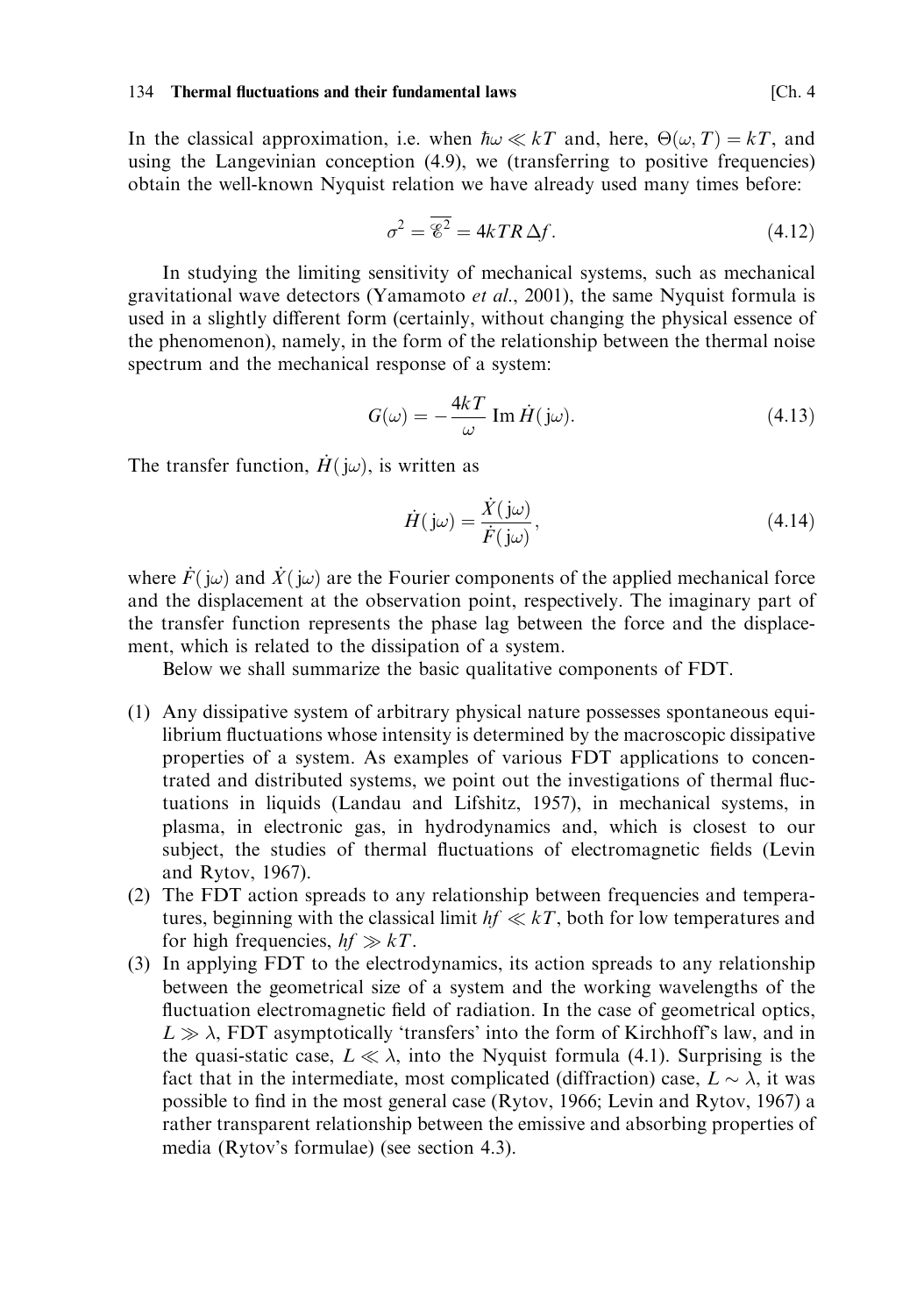#### THERMAL FLUCTUATIONS IN THE ELECTRODYNAMICS 4.3

As we have already indicated, the most important application of the general theory of thermal fluctuations in arbitrary macroscopic systems is the theory of thermal fluctuations (radiation) in Maxwell's electrodynamics, as applied, first of all, to microwave sensing problems. There are two important aspects here.

The first aspect is associated with the fact, that the general conditions of the macroscopic electrodynamics applicability will be spread to the similar approach (Stratton, 1941; Landau and Lifshitz, 1957; Levin and Rytov, 1967). First, it is necessary that the inhomogeneities of macrofields (the working wavelength of the electromagnetic radiation) be much larger than the microinhomogeneities caused by the molecular structure of emitting bodies. This requirement is fulfilled for a broad range of electromagnetic radiation, including the band of optical frequencies. Besides, the phenomenological concept of matter as a dielectric continuum (dielectric formalism) (section 1.6) in Maxwellian theory implies the exclusion from the statistical electronics, i.e. from accounting for such parameters as the elementary charge, the number of elementary charges per unit volume, thermal velocities of microcharges, their free path length, etc. Nevertheless, since the electrodynamics part of a problem is solved in this case by means of the general Maxwell equations, the results obtained cover all diffraction phenomena occurring under the given physical and geometrical conditions, including, naturally, the extreme cases as well, for instance, the quasi-stationary approximation and the geometrical optics.

The second aspect concerns the following circumstance. As we have noted above, thermal radiation has a typically quantum character and cannot be straightforwardly described within the framework of the classical Maxwellian theory of electromagnetism. Within the phenomenological theory framework the fluctuation electromagnetic field is represented as the field generated by random 'detached' sources of Langevinian type, distributed in the volume of a medium under investigation (Landau and Lifshitz, 1957; Levin and Rytov, 1967). In spite of using a rather artificial approach  $-$  the introduction of detached fluctuation fields  $-$  such an approach allows us to formulate any problem on equilibrium thermal fluctuations of electromagnetic quantities as a usual boundary value problem of electrodynamics and, thereby, to use in thermal radiation problems the full power of diffraction electrodynamics. And most striking is the fact that the strict (diffraction) theory of fluctuation fields in electrodynamics can be reduced, in the most general form, to a simple and delicate form of relationship between fluctuation (radiative) and dissipative characteristics of physical media (Levin and Rytov, 1967). Following the aforementioned authors, we shall first consider the contents of the electrodynamic FDT as applied to the electromagnetic field and then the diffraction generalization of the Kirchhoff law.

So, as we have already noted, within the phenomenological theory framework the fluctuation electromagnetic field can be considered as the field generated by random detached currents spread in a medium. To calculate the energy characteristics of the fluctuation field, including spatial characteristics of the fluctuation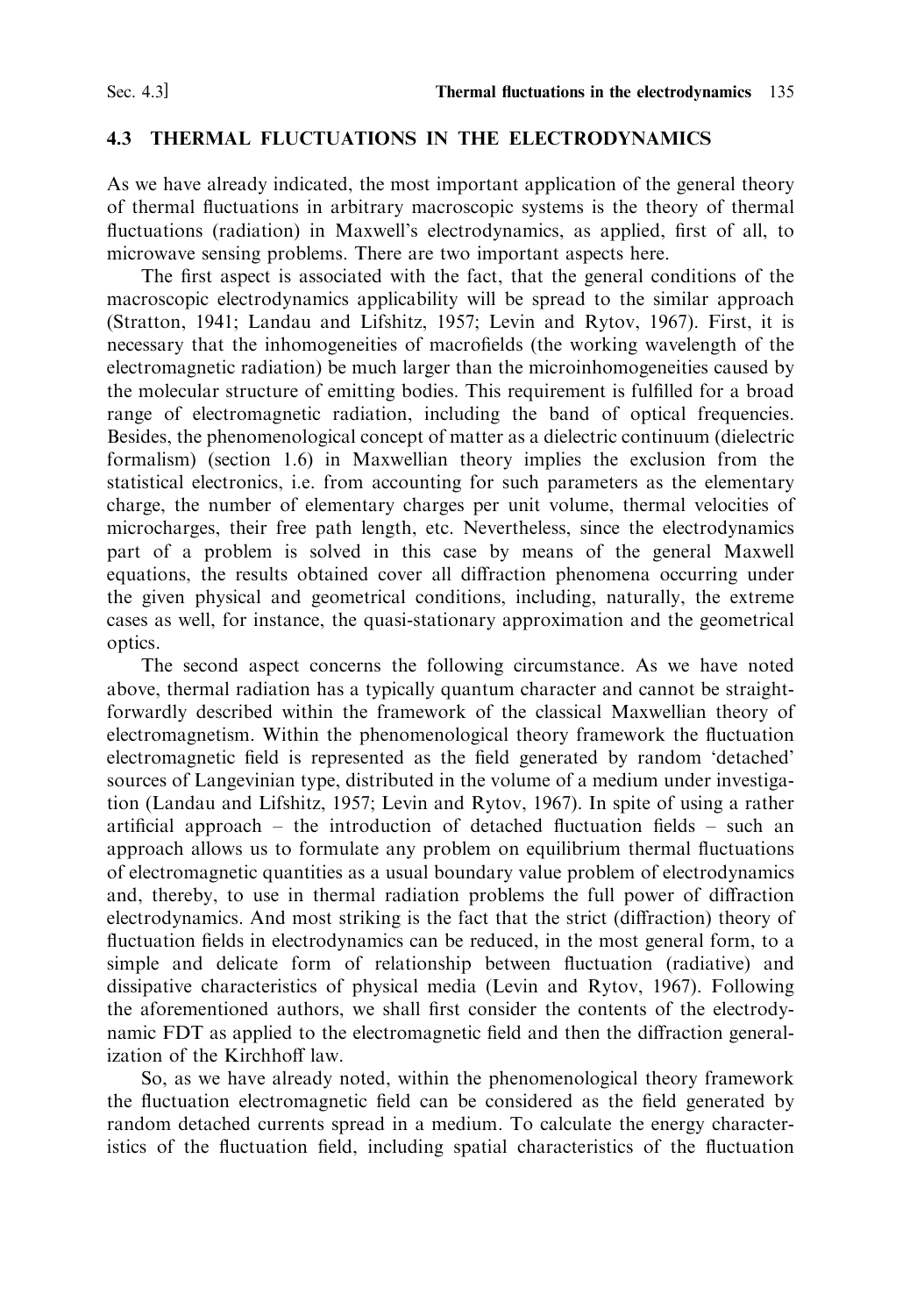illuminated radiation, it is necessary to know the spatial correlation of the spectral amplitudes of these random currents, which, strictly speaking, constitutes the matter of the electrodynamic FDT. Both in distributed and discrete systems, the FDT allows us to associate the correlation functions of detached fields (currents) with the dissipative properties of a system, which are laid down in macroscopic (linearized) equations of the system. If these equations are Maxwellian (see section 1.6), then they just determine the spatial correlation of detached electrical and magnetic fields, and in this case the dissipative properties of a medium will be described by macroscopic constitutive equations of the medium (see section 1.6).

In applying the general theory of thermal fluctuations to the electromagnetic field the conventional form of field equations is utilized (see section 1.6 and equation  $(1.1)$ ). In this case the conductivity current and free charges are not separated from the polarization current and polarization (i.e. in relations (1.1) quantities j and  $\rho$  are supposed to be zero). As far as the fluctuation 'forces' are concerned, they can be expressed in different ways, either as detached inductions, or as detached strengths, or as detached currents. If we make use of the last approach, then the macroscopic equations of the electromagnetic field, to which FDT should be applied, are represented by the Maxwell equations of the form (in the Gaussian system of units):

$$
\text{rot}\,\mathbf{H} = \frac{\partial \mathbf{D}}{\partial t} + \frac{4\pi}{c}\,\mathbf{j}_e
$$
\n
$$
\text{rot}\,\mathbf{E} = -\frac{\partial \mathbf{B}}{\partial t} - \frac{4\pi}{c}\,\mathbf{j}_m\tag{4.15}
$$

where  $\mathbf{j}_e$  and  $\mathbf{j}_m$  are the detached fluctuation currents (electrical and magnetic), which 'cause' thermal fluctuations of all electrodynamic quantities. Many authors have utilized various physical approaches in applying FDT to the electromagnetic theory: the use of the discrete and continuous FDT forms, and the use of the detailed equilibrium principle, as well as a number of indirect physical considerations. The use of various physical approaches results in the following expression for spatial spectral amplitudes of random currents for the isotropic medium:

$$
\overline{\mathbf{j}_{\mathrm{e}j}(\mathbf{r}) \cdot \mathbf{j}_{\mathrm{e}k}^*(\mathbf{r}')} = -\frac{j\omega\Theta(\omega, T)}{8\pi^2} [\dot{\varepsilon}^*(\mathbf{r}) - \dot{\varepsilon}(\mathbf{r}')] \, \delta_{jk} \, \delta(\mathbf{r} - \mathbf{r}'),\tag{4.16}
$$

where subscripts *j* and *k* denote spatial components ( $j = k = 1, 2, 3$ ). Recalling the expressions for the dielectric constant of a medium, this expression can be simplified and reduced to the form:

$$
\overline{|\mathbf{j}_{\varepsilon}(\mathbf{r})|^{2}} = \frac{\omega \Theta(\omega, T)}{4\pi^{2}} \varepsilon''(\mathbf{r}).
$$
\n(4.17)

Expressions  $(4.16)$  and  $(4.17)$  just constitute the matter of the electrodynamic form of FDT, generalized to continuous dissipative systems, in application to the electromagnetic field. The physical essence of these expressions corresponds to the basic matter of FDT, namely: the intensity of electromagnetic fluctuations (electromagnetic radiation) in a medium is immediately directly associated with macroscopic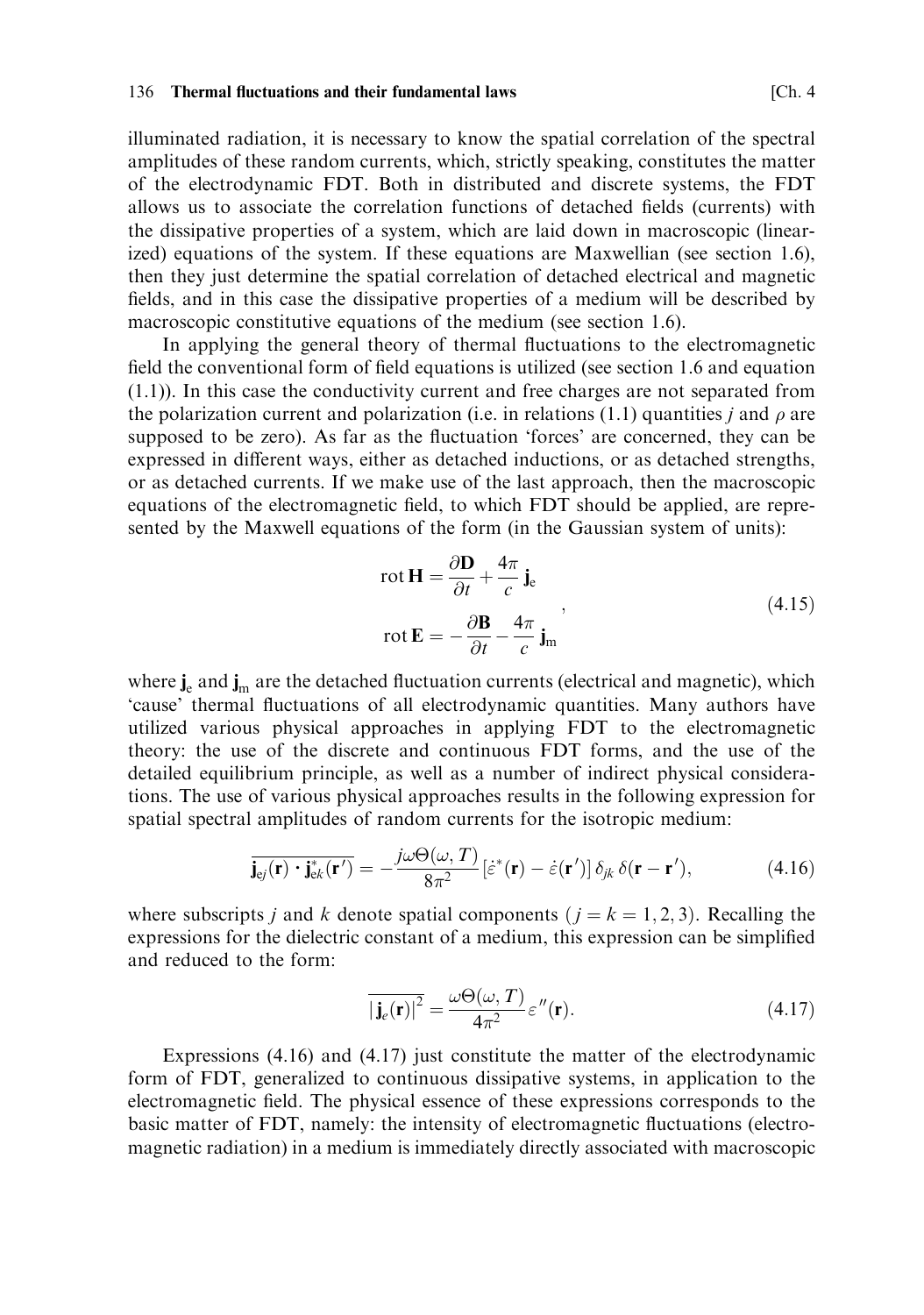dissipation properties in a system, which are reflected by constitutive equations of a medium (see section 1.6). Of course, all spatial features of the medium under study, reflected in constitutive equations (the inhomogeneity, anisotropy), will directly stipulate the correlation properties of intensity of detached sources and, certainly, the properties of the field of thermal radiation of a studied physical object, which just will be recorded by an external observer. The developed approaches are valid for the homogeneous medium only under the condition of retaining the prerequisites for the phenomenological description of the medium in Maxwellian electromagnetism. In other words, in this case the medium can be partitioned into physically elementary volumes, which are small when compared with macroscopic inhomogeneities of a medium, but contain a great number of microparticles. Under these conditions the statistical approach to the description of the state of a medium in such elementary volumes is conserved. If the conditions of distribution of microparticles in these volumes are close to equilibrium (see section 4.4) with some local temperature. then formulas  $(4.16)$  and  $(4.17)$  can also be spread to a non-uniformly heated (nonequilibrium) medium, provided that the temperature in the coefficient  $\Theta(\omega, T)$  is a function of a point.

However, from the viewpoint of observational remote sensing practice, the expressions obtained are not sufficient, since they determine the state inside the medium, whereas remote sensing instruments record the electromagnetic radiation escaped from the medium into free space, where the remote-sensing instruments are situated. Since the detached currents are distributed over the whole volume of an emitting body, the obvious method of calculating the external ('illuminated') electromagnetic field consists in using the regular methods of electrodynamics for the region determined by the emitting body's form. However, because we deal with the spatial distribution of detached currents in the medium volume, for the overwhelming number of real media (or physical bodies) the formulation of a complete electrodynamic problem can be very complicated. As we have noted above (section 4.1), the intensities of the field emitted by the medium (which are of interest for us from the remote sensing point of view) can be found by the more simple and physically transparent method developed by Levin and Rytov  $(1967).$ 

The essence of the method is as follows. The two fields are compared: the radiation field, which is recorded by an instrument in the external (with respect to the medium studied) space, and the supplementary field of the planar wave coming in the direction in which the radiation intensity is of interest for ourselves. Those diffraction fields should be taken as supplementary, which are formed at irradiating the investigated medium by waves issuing from elementary dipoles situated at the outer space points we are interested in. The application of the electrodynamic theorem of reciprocity in combination with FDT results in the universal relations between the spatial correlation functions of spectral amplitudes of the radiation field of the given medium, on the one hand, and the thermal losses (in this field) of the diffraction supplementary field generated by the dipole situated at the observation point. The considered approach is no longer bound by any limitations between the characteristic body size, L, and the working wavelength,  $\lambda$  (as in the case of the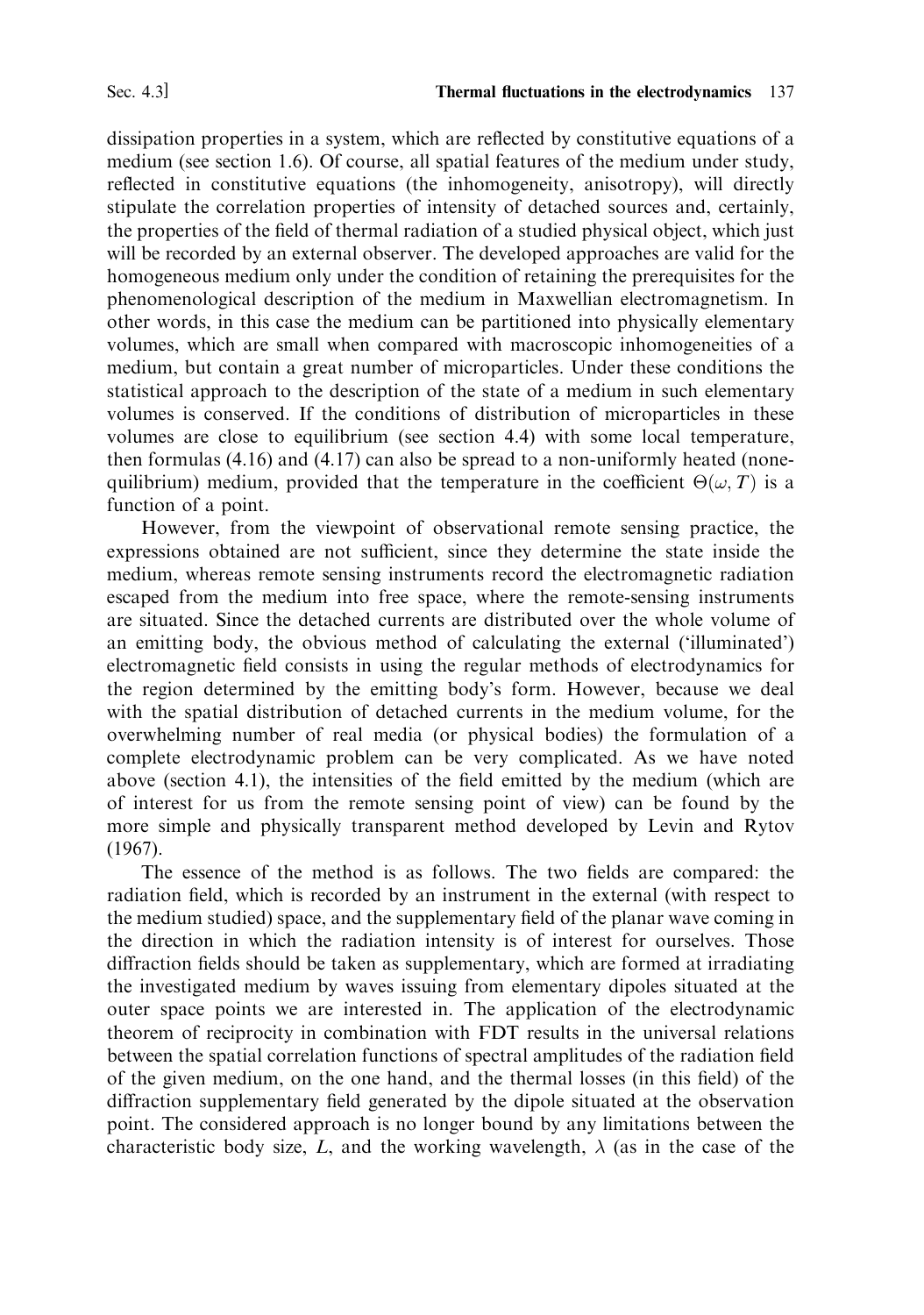Kirchhoff law and the Nyquist formula), and allows us to find any spatial characteristics of the radiation field at any distance from a body.

If by  $A(r)$  and  $B(r)$  are meant any two of six components of strengths E, H of the thermal radiation field, considered at two different distances  $\mathbf{r}_1$  and  $\mathbf{r}_2$  from a body, then the mean value of bilinear combinations of components of strengths of the radiation field is related with thermal losses of the total diffraction field from point sources  $Q_{AB}(\mathbf{r}_1, \mathbf{r}_2)$  as follows:

$$
\mathbf{A}(\mathbf{r}_1) \cdot \mathbf{B}^*(\mathbf{r}_2) = \frac{2}{\pi} \Theta(\omega, T) Q_{AB}(\mathbf{r}_1, \mathbf{r}_2).
$$
 (4.18)

And if the question is the intensity of radiation of the whole body volume, considered at one point of the outer space and having specific polarization, then (4.18) can be transformed to the integral form:

$$
\overline{\left|E_{\mathbf{p}}(\mathbf{r})\right|^2} = \frac{2}{\pi} \int_{V} \Theta[\omega, T(\mathbf{r}_1)] \, \mathrm{d} \mathbf{Q}_{EE}(\mathbf{r}, \mathbf{r}_1). \tag{4.19}
$$

where the integral is taken over the whole volume,  $V$ , of the emitting body (a medium) with regard to the field of temperature  $T(\mathbf{r}_1)$  non-uniformly distributed inside a body. Here  $E_p(\mathbf{r})$  is the projection of the fluctuation electrical vector at the observation point  $P$  of the outer space with current radius-vector  $r$  on the direction of the dipole moment, and  $\mathbf{r}_1$  is the current radius-vector, determining the point of position of the detached current inside the emitting body. The solution contains both a wave (far) field, carrying the energy away from a body, and a quasi-stationary (near) thermal field, which is concentrated in a layer adjacent to the body surface, whose thickness is of the order of the working wavelength, and rapidly decreases with the distance from a body. The quasi-stationary fields do not participate in the energy transfer (see Chapter 5), but make their contribution to the volume density of energy of the fluctuation field, which sharply grows near the emitting body surface. The diffraction effects, recorded in the far field, as well as the detection and calculation of the quasi-stationary field, represent principally new advantages of the fluctuation electrodynamics as compared to the classical theory of thermal radiation (the Kirchhoff laws).

Formulae (4.18) and (4.19) are, in essence, basic equations to the whole theory of thermal electromagnetic fields. These formulae (sometimes called Rytov's formulae), which relate the second moments of spectral amplitudes of the fluctuation field with thermal losses of the diffraction field of point sources, can be considered as the generalization of the classical expression of the Kirchhoff law to the diffraction region (Rytov, 1966; Levin and Rytov, 1967).

Certainly, to find the diffraction field losses it is necessary, again, to solve the appropriate electrodynamic problems by regular methods. However, these problems are much simpler, than those considered above, where it was necessary to solve the problem on spatially distributed detached currents, i.e. the currents distributed in a complicated manner in the emitting body's volume. In some cases it is possible to use for this purpose either the existing solutions of diffraction problems or the approximate solutions, where some features of a specific problem are used (such as the local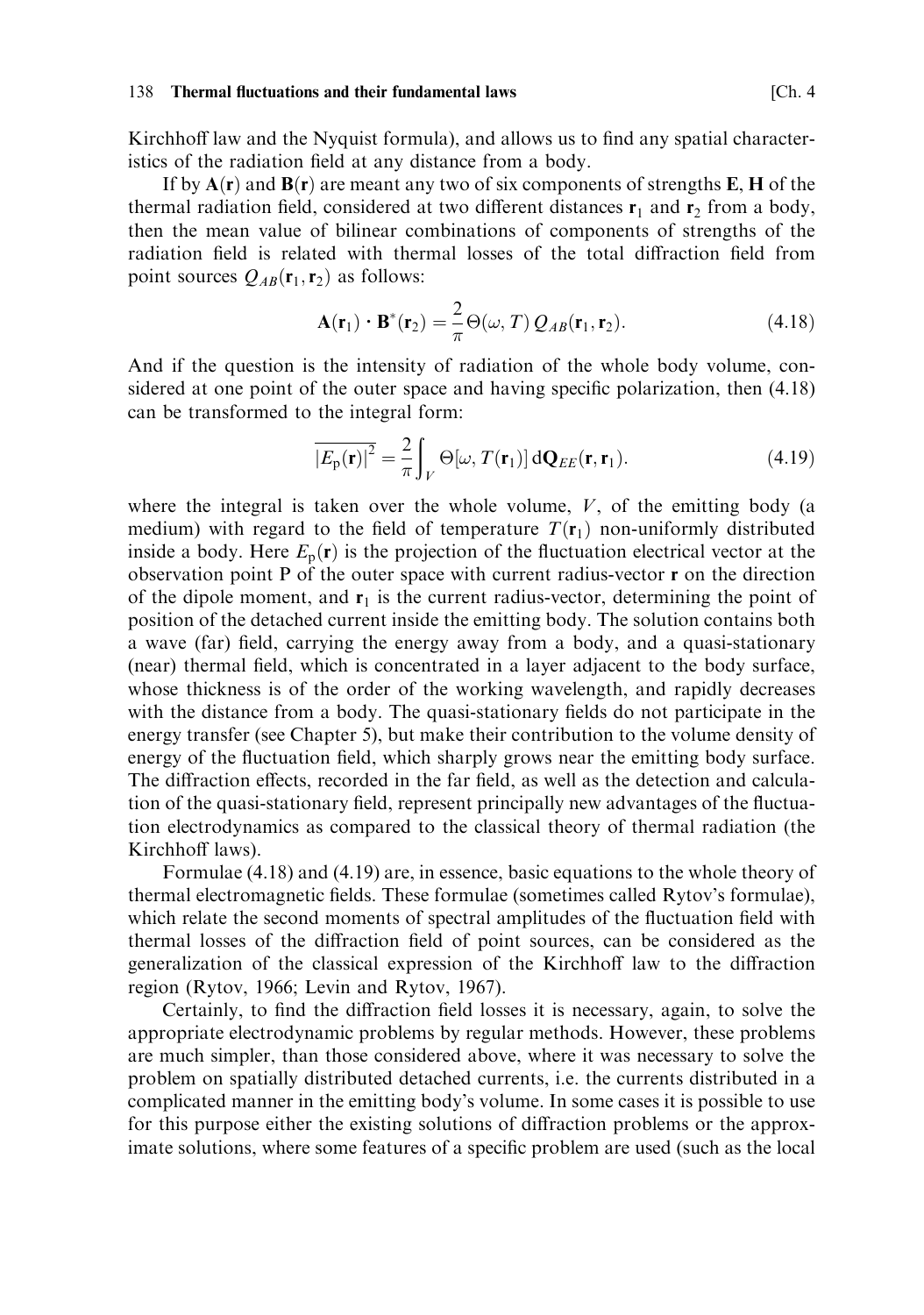application of geometric optics, the presence of a skin effect, the local scales of surface roughness, etc.).

As an example, we shall consider the results of the solution of the aforementioned problem for the situation, which is often encountered in remote sensing practice. We mean the case where it is necessary to measure the intensity of radiation of the absorbing half-space with a smooth boundary with a remote sensing device standing outside of this space. Such a model situation is a basic one in analysing any experimental data, obtained in sounding the Earth's surface, and for this reason we shall repeatedly return to these results throughout this book. Let the half-space  $z < 0$  be filled with an isotropic conducting medium with a complex dielectric constant, and in the region  $z > 0$  the medium is isotropic too, but it is transparent with the real index of refraction,  $n$  (see section 1.6). For the wave field, i.e. the radiation field, which can be recorded by the external (with respect to the emitting medium) instrument, the solution of the fluctuation electrodynamic problem should result immediately in the Kirchhoff law. In addition, the solution will also contain the quasi-stationary field components, which, however, very rapidly decrease with the distance from the surface and make no contribution to the energy flux. The experimental recording of such a field is a rather complicated and ambiguous problem. In accordance with the developed methodology (Levin and Rytov, 1967), the electrical and magnetic dipoles with corresponding dipole moments are placed at any point of the transparent half-space (over the planar boundary), and then it is necessary to find the diffraction field losses in the emitting half-space. This problem, called Zommerfeld's problem, is a classic one in the problem of radio wave propagation over the Earth's surface (Stratton, 1941; Alpert et al., 1953).

The complete solution of this problem leads to the following result: the power characteristics of the fluctuation thermal field in the far region (the radiation zone). the Poynting vector in particular, do not depend on the distance from the medium and can be expressed, for a fixed direction and fixed body angle, as the radiation intensity (see Chapter 5 for more details) as follows:

$$
I_{\omega} = I_{\omega 0} n^2 (1 - |R|^2), \tag{4.20}
$$

where by  $I_{\omega 0}$  is meant the equilibrium intensity formed inside the emitting body,  $R$  is the Fresnel coefficient of reflection of a planar electromagnetic wave from the smooth boundary of the emitting medium (with account taken of polarization and the angle of observation), and  $n$  is the index of refraction of a transparent external medium. The expression presented is, in essence, the Kirchhoff law for radiation of the absorbing half-space. The physical sense of this relation is fairly transparent: the formed equilibrium intensity of an infinite half-space undergoes reflection at the planar interface boundary. In this case the value of the energy, reflected inside the medium, will be equal to  $I_{\omega 0} |R|^2$ . Thus, the energy will be illuminated into the outer space and recorded by a remote instrument in accordance with relation (4.20).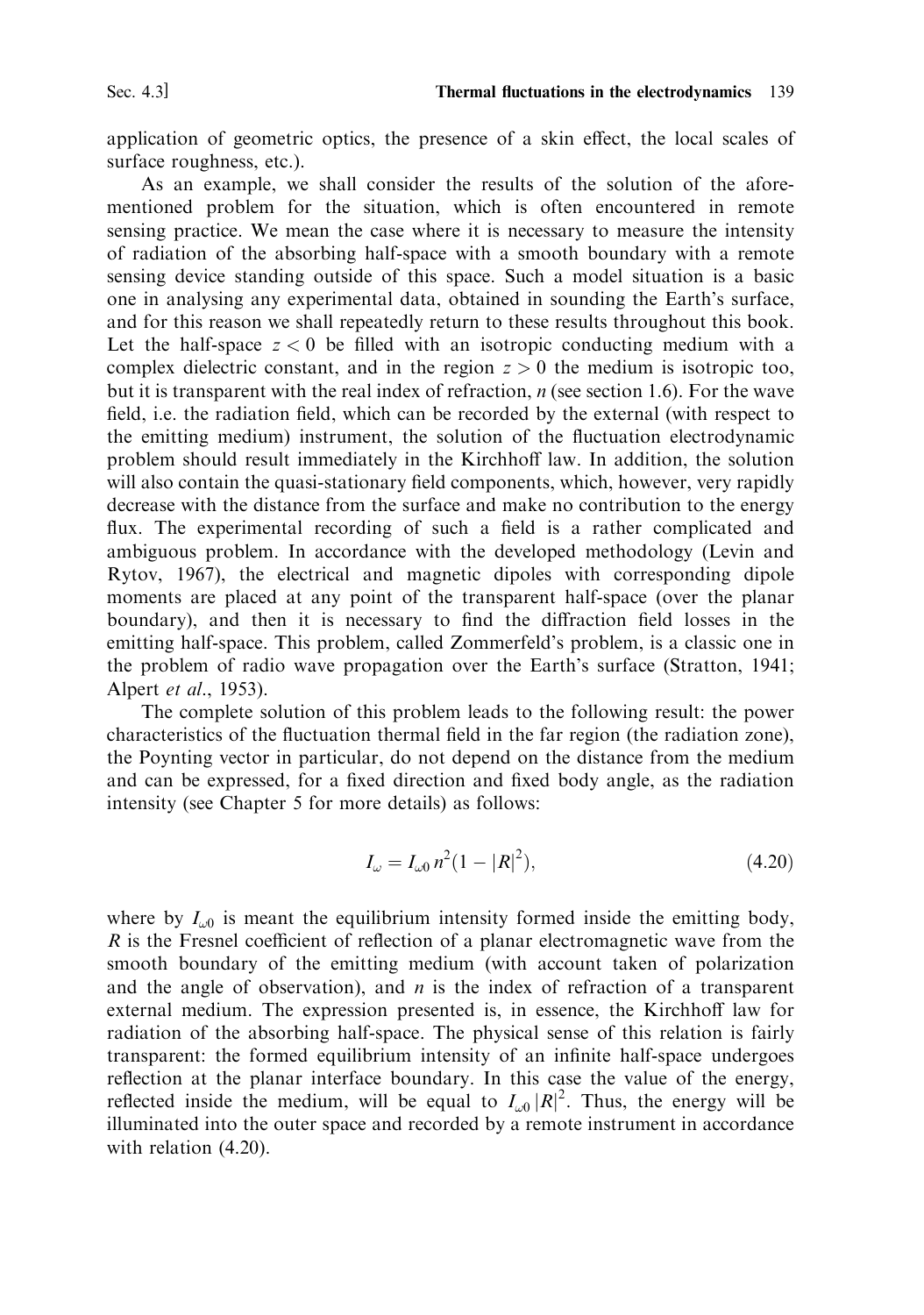## **4.4 LOCAL THERMAL EQUILIBRIUM**

As we have already noted, FDT is valid for systems with thermodynamic equilibrium. In statistical physics by thermal equilibrium is meant the physical state, into which any closed macroscopic system comes after a fairly long time interval has elapsed. At thermodynamic equilibrium the detailed balance is established; that is, any elementary process in a system is balanced by the corresponding reverse process. The detailed balance takes place for the processes, which change the kinetic energy and the direction of motion of both the macroscopic particles of a system and the state of elementary particles, atoms, molecules and ions, and the state of their excitation for the processes of ionization and recombination, dissociation and formation of molecules, etc. At the thermal equilibrium state the parameters of a system do not change in time; however, they can undergo thermal fluctuations about their mean values. The thermal radiation arises under the detailed equilibrium conditions in a substance from all non-radiating processes, i.e. from various types of collisions of particles in gases and plasma, and from exchanging energies of electron and oscillatory motions in liquids and solid bodies. From the detailed balance of processes follows a spectrum of important physical consequences which are expressed as theorems and laws. They include, first of all, FDT, the Planck law of radiation, the Kirchhoff law of radiation, the Stefan-Boltzmann law of radiation, Boltzmann's distribution of particles over energies, Maxwellian distribution of particles over velocities, the law of energy equidistribution a system's degree of freedom, the ergodic hypothesis. In this case the temperatures, appearing in formulae describing these laws and distributions, are identical in all parts of the equilibrium system and for all sorts of particles, i.e. the temperature of the whole *system* is meant here.

In the real physical reality, however, for the majority of physical bodies the conditions of conservation of thermodynamic equilibrium are absent, generally speaking. This indicates that any physical body emits from its surface some specific portion of the electromagnetic energy which arises inside a body due to physical-chemical reactions, to internal heat sources, to mass transfer inside a body and to other causes. The outgoing energy flux, which exists in such cases, and, accordingly, the gradient (drop) of temperatures between internal and external parts of a system are directly incompatible with the notion of full thermal equilibrium.

The important supposition (hypothesis) on local thermal equilibrium (LTE) is used for similar physical objects. According to this hypothesis, the temperature is different in different elements of a studied medium; there exists the outgoing energy radiation flux (the radiation field is anisotropic), but in this case equilibrium is conserved in very small (elementary) volumes of a medium. But these volumes still contain such a great number of particles (macroscopic particles, molecules, atoms, ions, etc.), that their state can be characterized by the local temperature and other thermodynamic parameters. In their turn, these parameters in macroscopic scales are not constants, but depend on coordinates and time. But in each elementary volume a detailed balance is established, which is determined by the local value of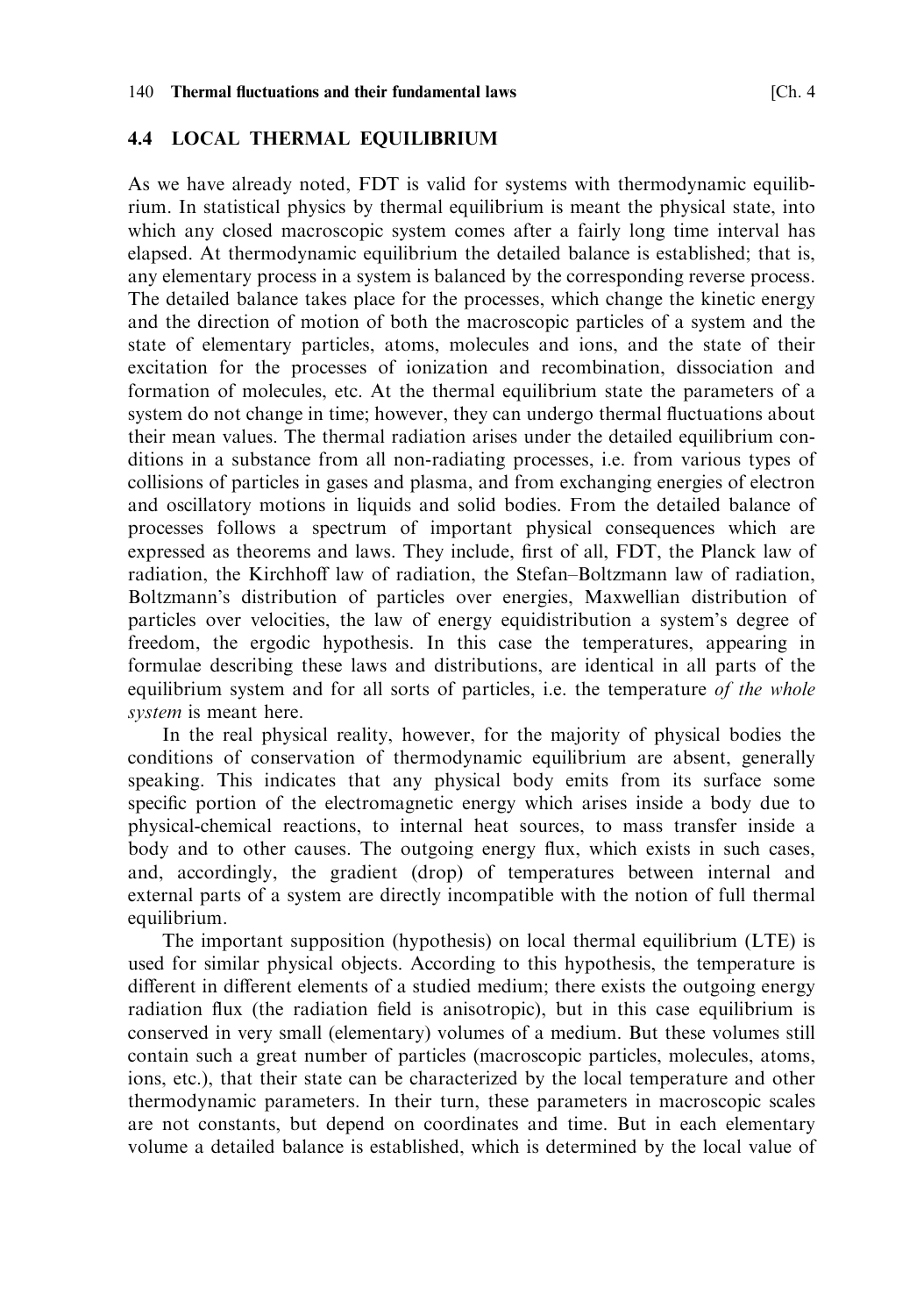temperature, and in this local scale all physical corollaries of the detailed balance (such as FDT, Boltzmann's and Maxwell's distribution laws, the Kirchhoff law of radiation, etc.) are valid. At the local thermal equilibrium of a medium's elements the state of the medium is one of nonequilibrium, in general. So, under these conditions the thermal radiation is characterized by the value of the temperature at a given point (locally), but the thermal radiation is not in thermal equilibrium with the substance at the scale of the whole body (or medium) under study. In such a case the emission of radiation into the external space and the redistribution of the temperature regime inside a body (or medium) are possible. To maintain the stationary state, in which the gradient thermal field is conserved, the thermal energy losses must be replenished at the expense of extraneous (and, probably, internal) sources.

The reason for the application of the LTE hypothesis to physical objects both on the Earth, and in space lies in the circumstance that the radiation absorbed by an elementary volume of the medium is greatly reprocessed into different forms of energy before it leaves this volume (i.e. is illuminated). As is known from the thermodynamics, such a reprocessing at the scale of the elementary volume proceeds in the direction of establishing thermodynamic equilibrium. So, the whole absorbed portion of radiation energy falling on the opaque solid body is rapidly redistributed over internal energy states in accordance with the local equilibrium distribution inside the solid body. In gases the absorbed radiation energy is redistributed via various kinds of collisions between gas particles; atoms, molecules, electrons and ions. In the majority of cases such a redistribution proceeds fairly rapidly, and the energy levels of gas will be populated in accordance with the equilibrium distribution corresponding to local conditions (Soboley, 1997).

The local thermal equilibrium is a good approximation to reality for many physical objects and their separate sections. Examples of such objects are: the Earth's atmosphere, surfaces of the Earth, various astrophysical objects. The LTE hypothesis greatly facilitates the calculation of radiation characteristics of such kinds of media (using the so-called LTE models). Certainly, there exists a spectrum of physical conditions in which the LTE assumption is invalid. Examples of such conditions are: (1) highly rarefied gases, in which the rate and efficiency of collisions of particles resulting in redistribution of absorbed energy are low; (2) very rapid nonstationary processes with high gradients of parameters, in the course of which the population density of energy levels has no time to come into correspondence with new conditions; (3) extreme radiation fluxes, in which the absorption of energy and the population density of the upper energy levels are so great, that, owing to collision processes, the equilibrium population density of lower levels will not be achieved. Giving the LTE hypothesis up (in the so-called NLTE models) it becomes necessary to investigate the relations between collision and radiation processes and their influence on the energy distribution between various levels, which represents a fairly complicated problem. Such investigations are carried out in studying shock waves (large gradients), nuclear explosions (non-stationary processes, large gradients, extreme fluxes), gas dynamics of flights at high altitudes and in outer space (very low densities). The greatest deviation from LTE conditions is observed in laser and maser sources, in which the substance with a metastable energy level is